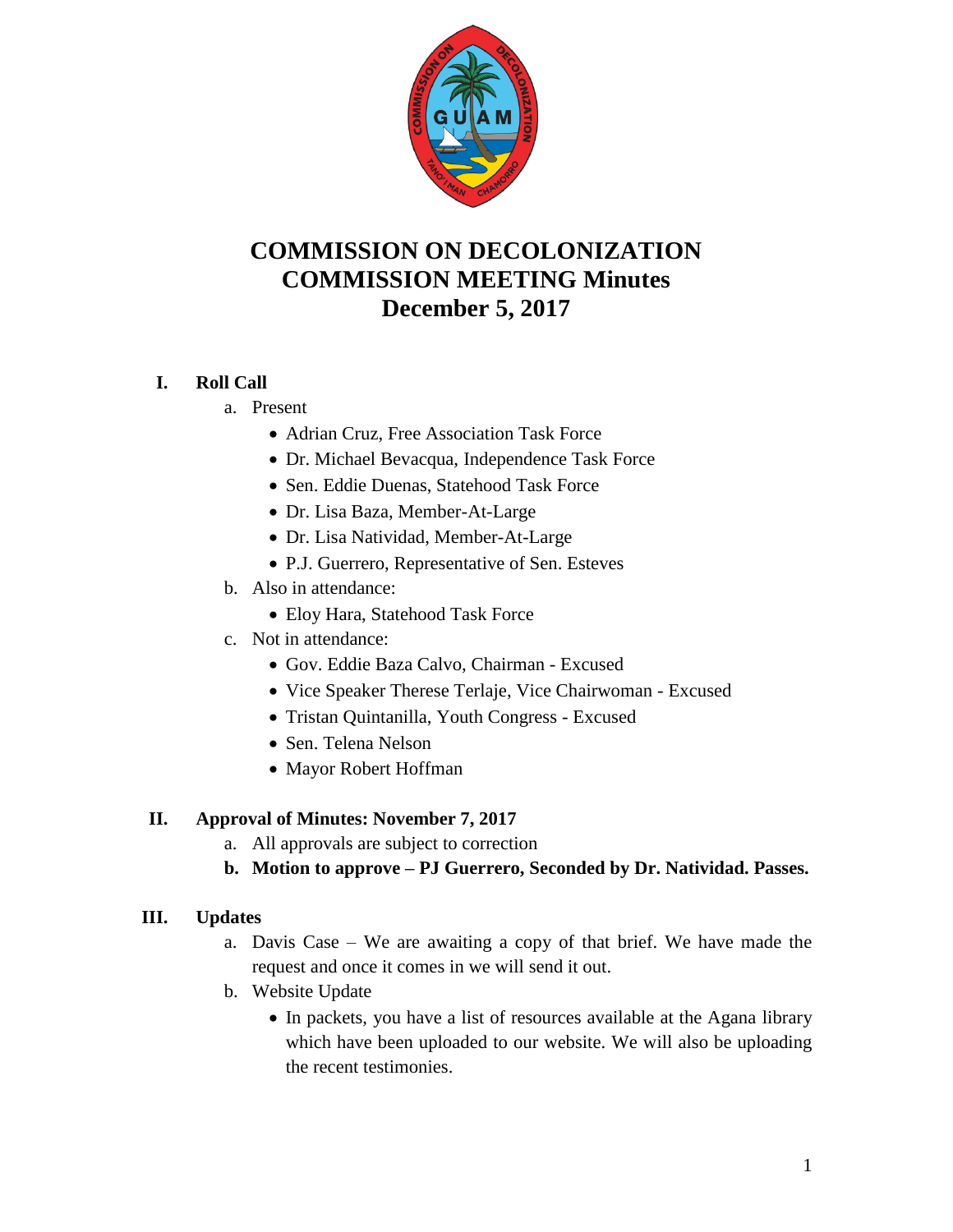

 Task forces – if you want any more information up on the website on your specific page, please email us and we will also include it.

#### **c. Self-Governance Study**

- There is the option of doing an MOU. Included in the packet is a scope of study. The original intent was to have the study ready before the next regional seminar. There are legal fees included, but they would be able to complete it by that time. The 1,000 for advertisement in the case of an IFB will not be counted should we do an MOU. GEDA was unable to make it today, but if you have any questions I could try to answer them or forward them to GEDA.
- $\bullet$  Dr. Natividad So this would have us give the full 120,000 and entire scope of work to GEDA
- Dr. Baza Would they subcontract it out to one or 10 people?
- Dr. Natividad is this what the subcommittee envisioned? GEDA doesn't have the expertise for all these areas. I can't imagine how they could think of implications outside of economics. The way it's written. If they spend \$120,000, they can, and we might only have an economic study.
- Executive Director We could adjust and have them
- Dr. Bevacqua Originally it was supposed to be one person who subcontracted it out. Then it was changed to different parts. Now it gives all responsibility to subcontract to GEDA.
- Dr. Natividad to me, this is giving them all autonomy. Do we want to be the ones in charge of subcontracting?
- Dr. Bevacqua the assumption is that GEDA would have to subcontract the areas which are not their specialty.
- Eloy Hara Many of these areas which were studied before still stands for statehood as much of it will be status quo. Most are redundant as far as we're concerned.
- Dr. Bevacqua The idea is that with GEDA it will happen more quickly.
- Executive Director If we split it into two studies, we can have an IFB out at the same time as GEDA works on the economic part.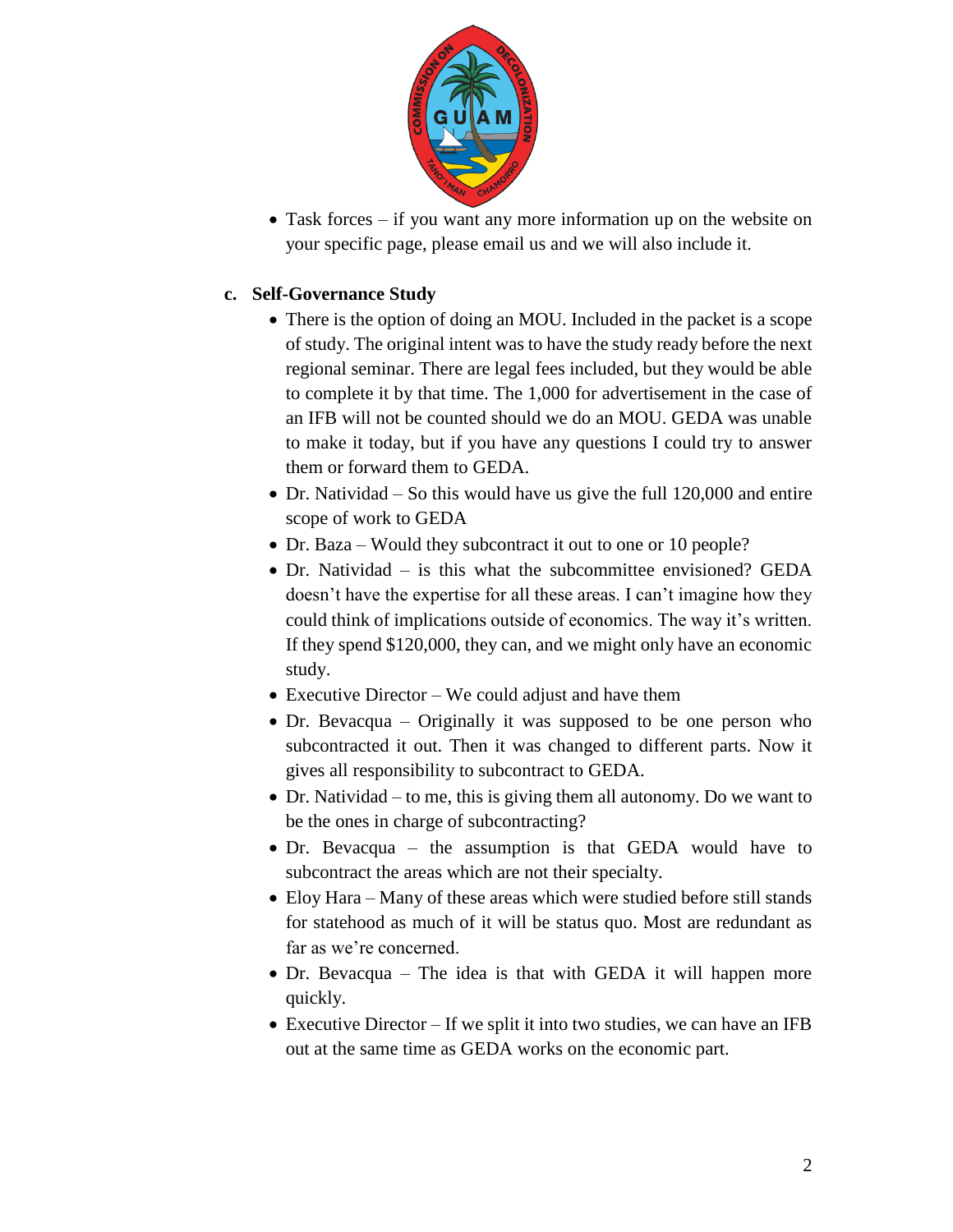

- Adrian Cruz for the Invitation for Bid, it will still be out of our hands as we don't have a choice in who will bid. Originally we were going to stick to 10 broad categories.
- Dr. Natividad years ago, we came up with a very comprehensive list. For example, citizenship is a very big one.
- Eloy Hara We could actually remove infrastructure as power and water are public corporations and not controlled by the government. We can easily get all that data from the utility.
- Executive Director So we are just looking at possibly taking out part a (formerly phase 1) being taken out of the MOU. The bid would be tricky. One way we can help to avoid a protest is the pre-bid conference. The concern is if we don't get a vendor, which happened with Free Association's IFB.
- Dr. Natividad I think we should just take this. I want to see that all we had in our past list is covered in this one. Usually when you have a contract this big, they would present us with a very comprehensive explanation of how they're going to spend the \$120,000. We need to be much more concrete about what we're expecting from them.
- Sen. Duenas What would this study relate to the individual task forces?
- Adrian Cruz It would have the outcome for each of the status options. They would look at other places that work in a similar way.
- Dr. Bevacqua There was difficulty coming to a consensus as what would be appropriate for each of the task forces. Originally it was much more pointed about investigating key issues. We had to broaden it to come to a consensus. One of my suggestions about the change in funding looking at 5, 10, 20 years from now.
- Eloy Hara Example: Healthcare For the Compact Impact, based on the number, we should get several million because we have the most population from those area. As a state, it would be covered by Federal funds. We don't need those kinds of funding because we already have it.
- Executive Director Let's assign members of the Commission to the subcommittee.
- Dr. Bevacqua I will work with Adrian to come with 10 very specific details to be studied.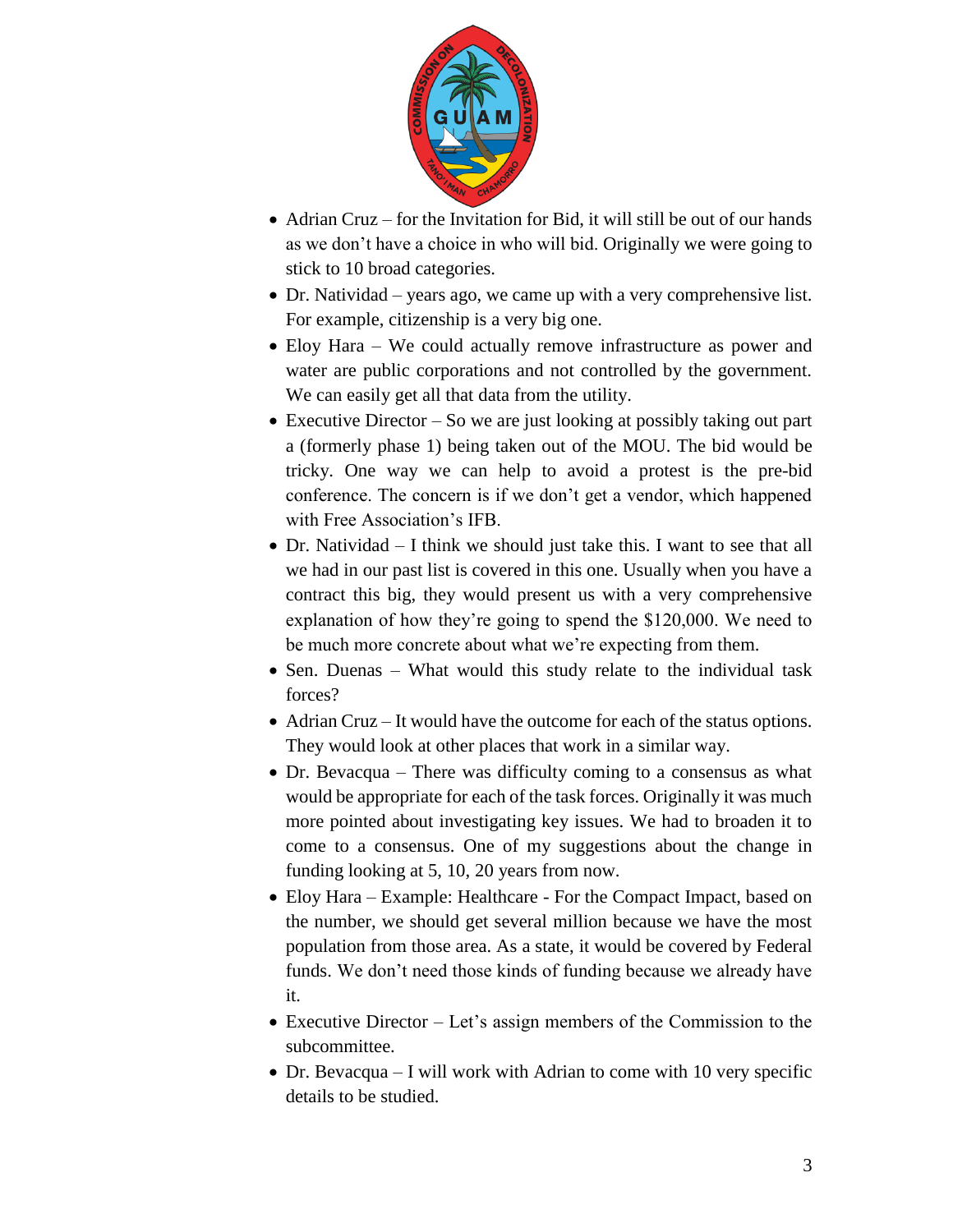

- Dr. Natividad Can I suggest we do it as a Google Doc, so we could all edit.
- Adrian Cruz Can we also change it to be a 20 year study? Joe Bradley said if he could change anything about the former study, it was that he would make it a 20-year study.
- Executive Director We will table it and upload it tomorrow to make it more specific and then meet December 19. We will also add tribal status

## **IV. Financial Report**

- a. Executive Director I had a meeting with the grant administrators for the DOI grant. They were concerned that we won't be spending any of the money. I told them the Self-Governance Study is going to be going through. We are also looking into other things.
- b. Thank you for approving our procurement of a printer and other supplies.

## **V. Task Force Updates**

- Executive Director added update on Chamorro Forum It has been rescheduled to sometime in January. I will inform the task forces as soon as I get the exact day.
- I have been sending interested members for each of the task forces your way. Please reach out to them.
- b. Free Association given by Adrian Cruz
	- We are still waiting for some important procurement stuff.
	- We did a lecture at UOG for a class.
	- We're scheduled for another radio podcast this week Thursday with Julius Santos
- c. Independence given by Dr. Michael Bevacqua
	- Last General Assembly for the year was at Chamorro Village, with 50 people.
	- Our last teach-in which focused on families with inter-generational activism.
	- Our last big event of the year is this Friday the war claims event at UOG.
- d. Statehood given by Eddie Duenas